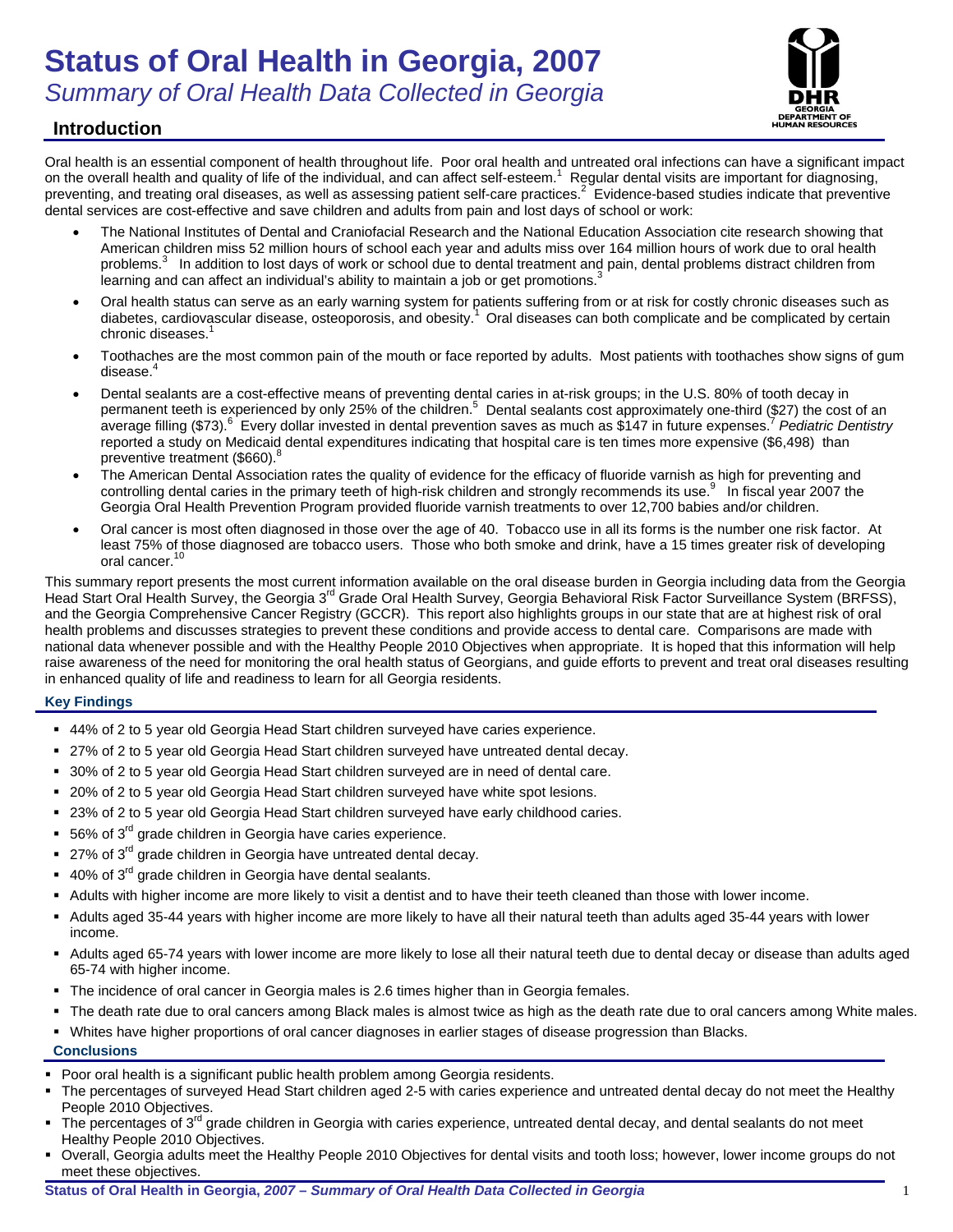## **Oral Health of Georgia Head Start Children Aged 2-5 \***

### **Caries Experience**

- Dental caries is the most common chronic disease in children.<sup>1</sup>
- Effective measures for prevention and treatment of childhood caries include community water fluoridation; appropriate use of fluoridated toothpaste; dental sealants; topical fluorides, including varnishes; and proper feeding of infants.<sup>1</sup>
- Among children in Georgia Head Start who were surveyed:
	- Boys (48%) are more likely than girls (40%) to have caries experience.
	- White children (50%) are more likely than Black children (40%) to have caries experience.
	- **Hispanic children are more likely to have caries** experience (52%) than non-Hispanic children (40%).
- None of the groups meet the Healthy People 2010 Objective of 11%.

#### **Untreated Dental Decay**

- Untreated tooth decay can result in pain and tooth loss.
- Among children in Georgia Head Start who were surveyed:
	- Boys (27%) are as likely as girls (26%) to have untreated dental decay.
	- White children (27%) are as likely as Black children (26%) to have untreated dental decay.
	- **Hispanic children are more likely to have untreated dental** decay (28%) than non-Hispanic children (25%).
	- None of the groups meet the Healthy People 2010 Objective of 9%.

### **White Spot Lesions, Need Dental Care, Early Childhood Caries**

- Unmet dental need can compromise children's ability to grow and to function, including their ability to learn, to develop positive self-esteem, to eat, and to speak.<sup>1</sup>
- Among children in Georgia Head Start who were surveyed:
	- 20% of children had white spot lesions
	- 30% of children were in need of dental care.
	- 23% of children had early childhood caries.







\*Data are from a combined data set of a random sample and a convenience over-sample of Hispanic children.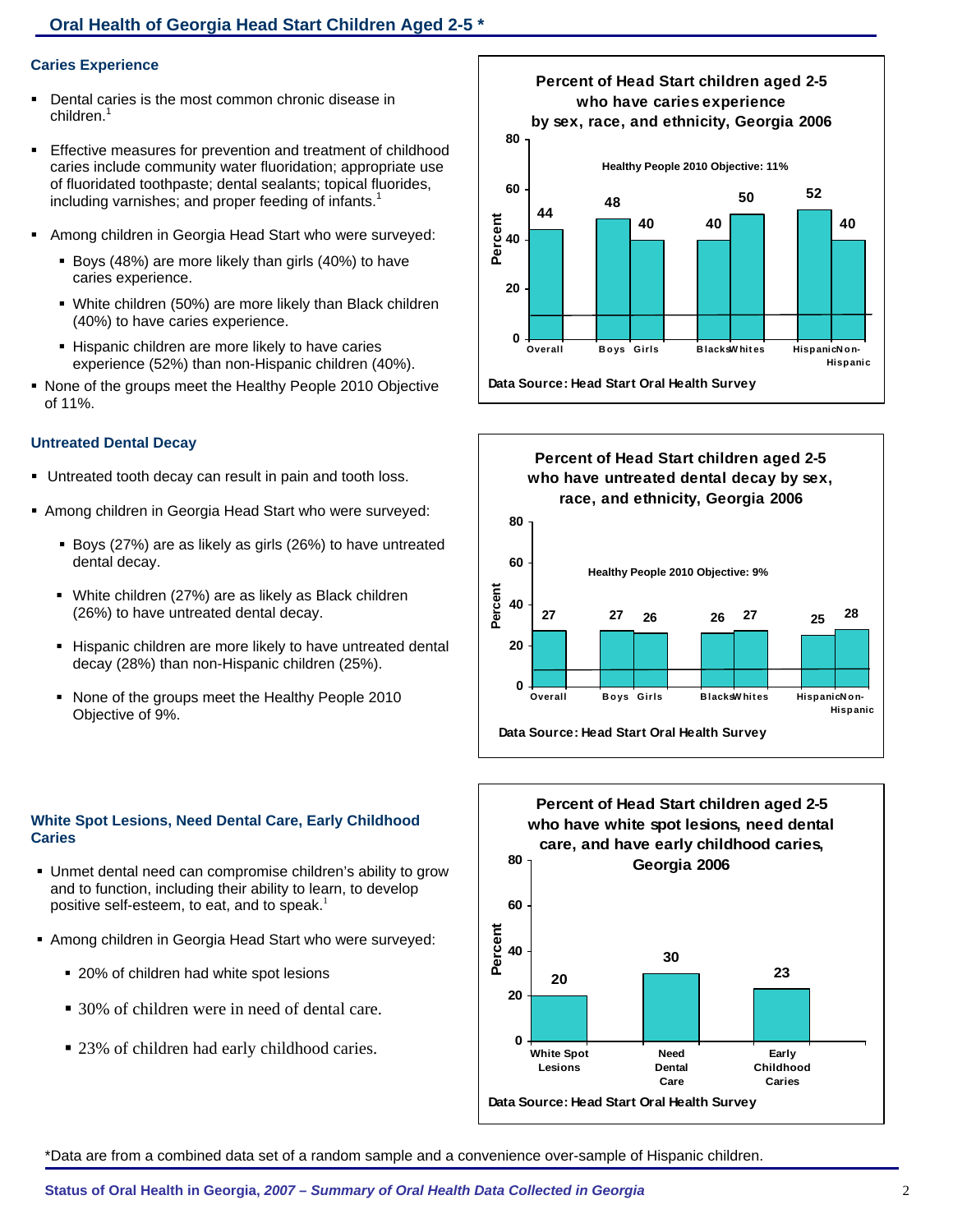## **Oral Health of Georgia Third Grade Children Enrolled in Public Schools**

## **Dental Caries Experience and Untreated Decay**

- More than half (56%) of all surveyed third grade students in Georgia have carries experience and more than a quarter (27%) have untreated decay.
- Georgia (56%) has a higher percentage of children with dental caries experience than the national average  $(51\%)$ .<sup>11</sup>
- The percentage of third grade children from Georgia with caries experience (56%) does not meet the Healthy People 2010 Objective (42%) for caries experience.
- The prevalence of untreated decay among Georgia third grade children (27%) is comparable to the national prevalence among children 6-8 years old  $(27%)$ .<sup>11,12</sup>
- The percentage of third grade children from Georgia with untreated dental decay (27%) does not meet the Healthy People 2010 Objective (21%).

### **Dental Sealants**

ī

- Sealants prevent tooth decay by creating a barrier between tooth enamel and decay-causing bacteria.<sup>1</sup>
- Among 3rd grade children in Georgia:
	- White children (46%) are more likely to have dental sealants than Black children (32%).
	- Children from high socioeconomic status (SES) (44%) are more likely to have dental sealants than children from low SES (35%).
	- None of the sex, race, and SES groups meet the Healthy People 2010 Objective of 50% for dental sealants.

### **Dental Visits**

- Regular preventive care, water fluoridation, use of topical fluorides and varnishes, and dental sealants are important tools for reducing the burden of oral disease.
- 81% of third grade children in Georgia visited a dentist in the past year, which exceeds the Healthy People 2010 goal of 56%.
- 15% of third grade children last visited a dentist more than one year ago.
- 4% of Georgia third grade children have never been to a dentist.



**Data Sources: 3rd Grade Oral Health Survey and National Health and Nutrition Examination Survey (NHANES), CDC, NCHS** 



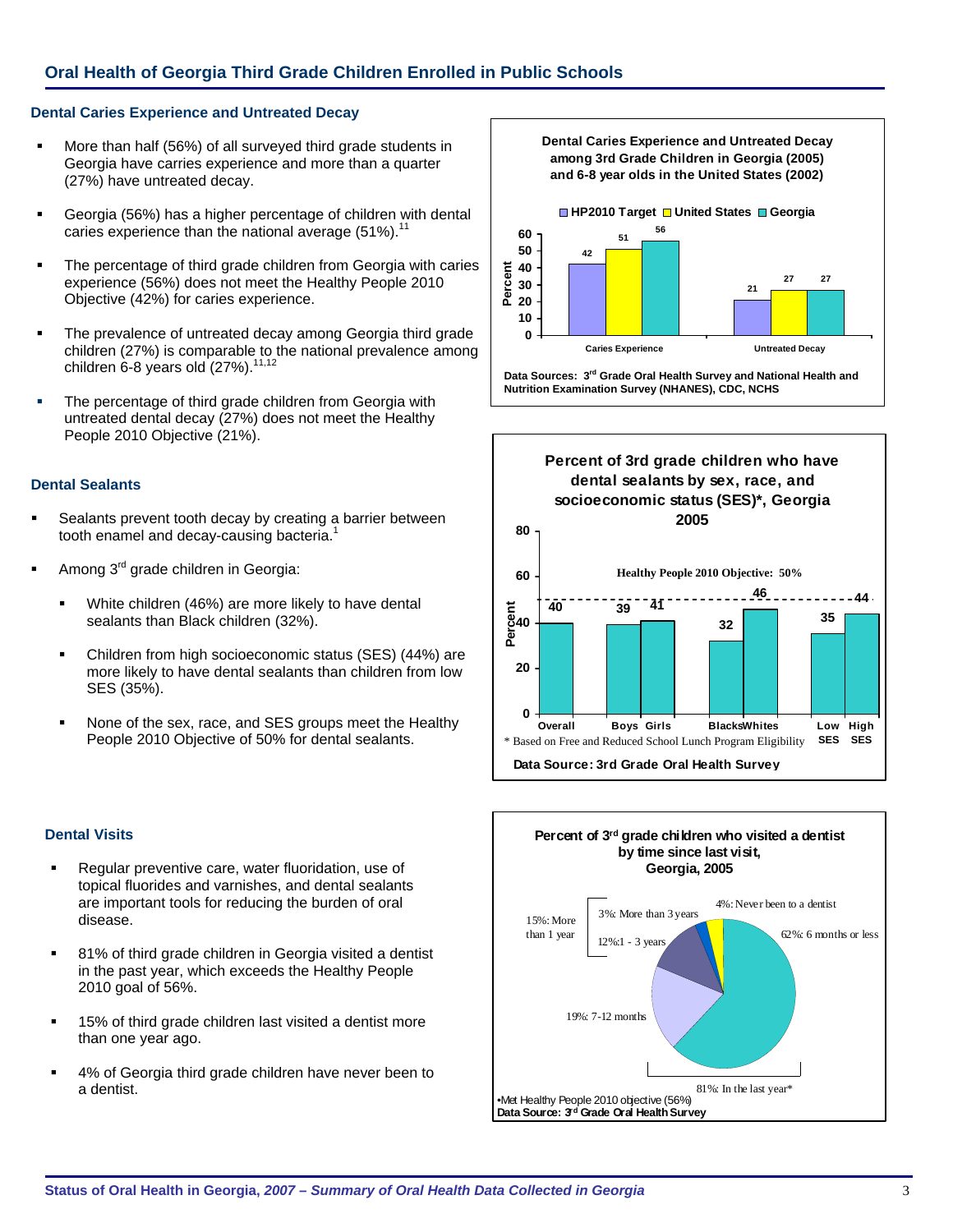## **Dental Visits**

- Regular dental visits are important for adults as well as for children. Like children, adults can experience tooth decay (caries), and additionally may develop caries on root surfaces as these areas become exposed to bacteria and carbohydrates as a result of gum recession. $^{13}$
- Overall, 69% of adults visited a dentist or a dental clinic in the past year.
- White adults (73%) are significantly more likely to have visited a dentist or a dental clinic in the past year than Black adults (61%).
- The percentage of adults who visited a dentist or dental clinic during the past year increased with increasing income level.

## **Dental Cleanings**

- Overall, 70% of adults who had ever visited a dentist had their teeth cleaned in the past year.
- Among adults who had ever visited a dentist, White adults (74%) were significantly more likely to have had their teeth cleaned in the past year than Black adults (59%)
- Among adults who had ever visited a dentist, the percentage of adults who have had their teeth cleaned in the past year increased with increasing income level.



.

- The percentage of adults aged 35-44 years who have lost no teeth due to decay or disease increases with increasing income level.
- The percent of adults aged 65-74 years who have lost all natural teeth due to decay or disease decreases with increasing income level.
- Adults with an annual household income greater than \$50,000 are most likely to have had no teeth extracted (75%) at ages 35-44 and are least likely to have lost all of their natural teeth at ages 65-74 (9%).
- Adults aged 65-74 years with an annual household income of less than \$15,000 are most likely to have lost all of their natural teeth (34%).







Data Source: Georgia BRFSS exceeds the recommended width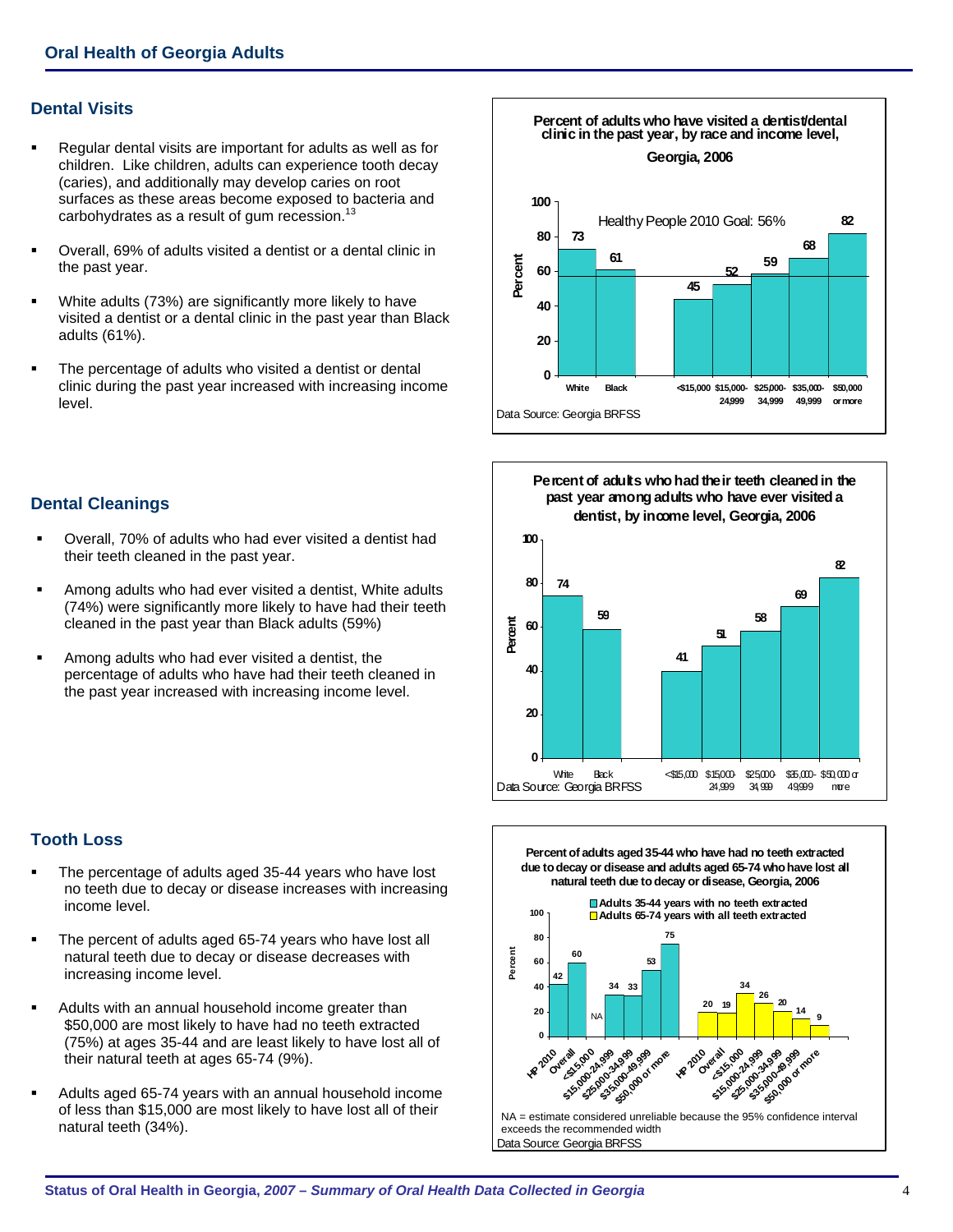## **Oral Cancer Incidence Rate**

- Cancer of the oral cavity or pharynx (oral cancer) is the fourth most common cancer in Black males and the seventh most common cancer in White males in the United States.<sup>10</sup> 75% of all head and neck cancers begin in the oral cavity.<sup>14</sup>
- **Estimates of the percentage of oral cancers due to** cigarette smoking have been within the range of 75% to 90%.<sup>12,15-18</sup> The risk of developing oral cancer is 15 times greater among individuals who combine tobacco use with heavy alcohol use than among non-users of tobacco and alcohol products.<sup>19</sup>
- The most common sites of oral cancer are on the tongue (30%), lip (17%), and floor of the mouth (14%). Ninety percent of oral cancers are squamous cell carcinomas.<sup>19</sup>
- In Georgia, males (17.9 per 100,000) have a higher incidence of oral cancer than females (6.8 per 100,000).
- The incidence of oral cancer among males in Georgia (17.9 per 100,000) is higher than the incidence of oral cancer among males in the United States (16.0 per 100,000).

## **Oral Cancer Death Rate**

- The nation's oral cancer death rate is higher than that of cervical cancer. Survival rates have not significantly improved in decades.<sup>19</sup>
- More than 40% of persons diagnosed with oral cancer die within five years of diagnosis, although survival varies widely by stage of disease when diagnosed.<sup>10</sup>
- The oral cancer death rates among males in the United States (4.1 per 100,000) and in Georgia (4.3 per 100,000) are higher than those among U.S. females (1.5 per 100,000) and Georgia females (1.8 per 100,000).
- Black males have a higher oral cancer death rate than White males in both the U.S. and Georgia.

### **Cancer Stage Diagnosed**

- Oral screenings, or inspections of the lips, tongue, and overall head and neck anatomy, provide an opportunity for early detection and referral for further care, which may prevent progression of a disease that often goes undetected.
- The 5-year survival rate for oral cavity and pharynx cancer is 92.1% if diagnosed in the localized stage, 48.1% if diagnosed in the regional stage, and 24.9% if diagnosed in the distant stage.<sup>20</sup>
- In Georgia during 2000-2004, oral cancer was most commonly diagnosed in the regional stage (52%) and least commonly diagnosed in situ (2%), regardless of race.
- Blacks had a considerably larger percentage of cases diagnosed in the regional (60%) and distant stages (16%) than Whites (50% in regional stage and 9% in distant stage).
- Whites (38%) had a larger proportion of cases diagnosed in the localized stage than Blacks (23%).
- Blacks have a higher proportion of oral cancers diagnosed in later stages of disease progression than Whites.





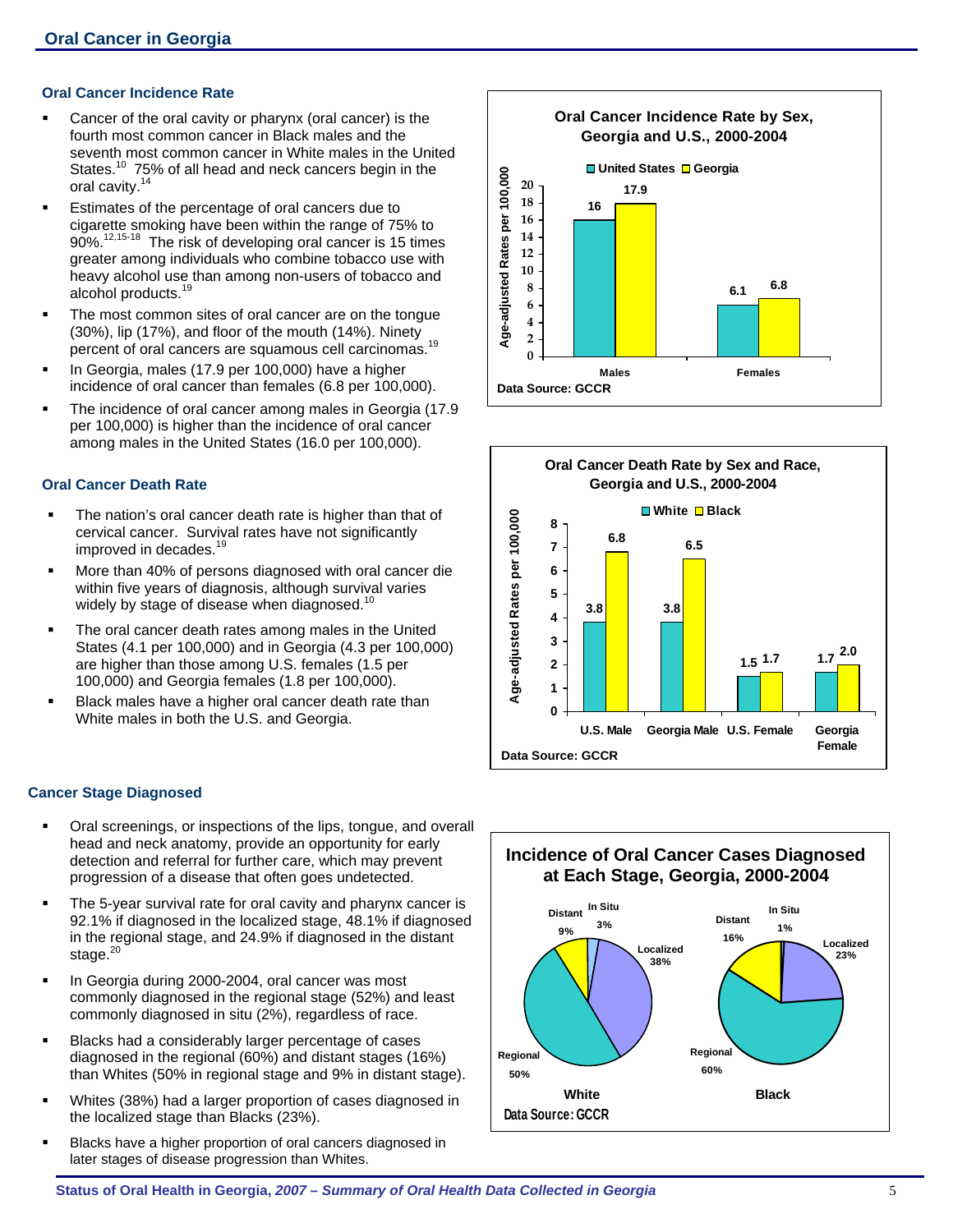## **Definitions**

Cancer stages $^{14}$ :

In situ – Early cancer that is present only in the layer of cells in which it began

Localized – Cancer that is limited to the organ in which it began, without evidence of spread

Regional – Cancer that has spread beyond the original (primary) site to nearby lymph nodes or organs and tissues

Distant – Cancer that has spread from the primary site to distant organs or distant lymph nodes

## Oral health indicators $21,22$ :

Tooth Decay (Caries) – A biofilm-mediated acid demineralization of enamel or dentin. A cavity/decay is detected when a screener for a survey can readily observe a loss of at least 1/2 mm of tooth structure at the enamel surface and brown or dark-brown coloration of the walls of the cavity. Brown staining of the walls of the cavity may not be present for cervical caries (at the gum line) or in cavities of a very young child.

Untreated Decay – Includes any visible tooth decay, broken/chipped teeth with visible decay, and retained roots of decayed teeth.

Caries Experience – Includes untreated decay and the presence of amalgam and/or composite fillings, temporary restorations, crowns, and teeth missing because of decay.

White Spot Lesions (WSL) – Considers only the six maxillary anterior (upper front) teeth and is defined as white spots found only at the cervical 1/3 of the tooth, with or without a break in the enamel surface, and with or without brown staining. The presence of WSL identifies a child as being "at risk for Early Childhood Caries (ECC)"

Early Childhood Caries (ECC) - At least one of the six maxillary anterior primary teeth is decayed, filled or missing due to caries in a child who is 6 years of age or younger (2-5 years of age was used for the GHSOH survey). ECC is sometimes referred to as "Baby Bottle Tooth Decay", but may be due to causes other than the use of a baby bottle.

## **Methods**

**The Burden of Oral Disease: A Tool for Creating State Documents<sup>13</sup>** developed by the National Center for Chronic Disease Prevention and Health Promotion (CDC) assisted preparation of this summary report. This resource tool may be viewed at **[http://www.cdc.gov/OralHealth/library/burdenbook/index.htm.](http://www.cdc.gov/OralHealth/library/burdenbook/index.htm)**

**Head Start Oral Health Survey:** Data were collected in 2006 from a statewide systematic sample of 30 Head Start Centers, screening 2 classrooms per center, resulting in a sample size of approximately 1,080 children. In addition, a convenience sample of Hispanic children from classrooms at Gainesville and Lyons centers were screened to increase the number of Hispanic children to 314. Data on all children screened were combined. Combining data from the systematic sample with data from a convenience sample may have changed how well the results represent the overall population of children enrolled at Head Start Centers in Georgia.

**Third Grade Oral Health Survey:** In 2005, 2,961 children from 57 randomly selected public schools in Georgia with 25 or more students were screened. Completed parent questionnaires were gathered for 2,363 children. Data from both the parent questionnaire and screening were available for 2,326 children.<sup>23</sup>

**<http://health.state.ga.us/pdfs/familyhealth/oral/2005GeorgiaThirdGradeSurveyApril2006.pdf>**

**Georgia BRFSS:** In 2006, approximately 630 Georgia residents age 18 and older from residential households were randomly selected and interviewed each month by telephone about health conditions, behaviors, and the use of preventive services. The total sample size was 7,560. Data from monthly surveys were combined and weighted to represent the age-, race/ethnicity-, and sex-distribution of the adult population in Georgia and to adjust for the individual's probability of selection.<sup>24</sup>

## **<http://health.state.ga.us/epi/brfss/index.asp>**

**GCCR:** The Georgia Comprehensive Cancer Registry (GCCR) is a statewide population-based cancer registry collecting data on all cancer cases diagnosed among Georgia residents since January 1, 1995. Analyses in this report are limited to data collected during 2000-2004.25 **<http://health.state.ga.us/programs/gccr/>**

### **References**

- 1. U.S. Department of Health and Human Services. Oral Health in America: A report of the Surgeon General. Rockville: U.S. Department of Health and Human Services, National Institutes of Health, National Institute of Dental and Craniofacial Research, 2000.
- 2. U.S. Department of Health and Human Services. Oral Health U.S., 2002: Delivery of Dental Services. Bethesda: U.S. Department of Health and Human Services, National Institutes of Health, National Institute of of Dental and Craniofactial Research, 2002.
- 3. Gift HC, Reisine ST, Larach DC. The social impact of dental problems and visits. Am J Public Health 1992;82(12):1663-1668.
- 4. U.S. Department of Health and Human Services. Oral Health Resources Fact Sheet. U.S. Department of Health and Human Services, Centers for Disease Control and Prevention, National Center for Chronic Disease Prevention and Health Promotion, Division of Oral Health, 2006.